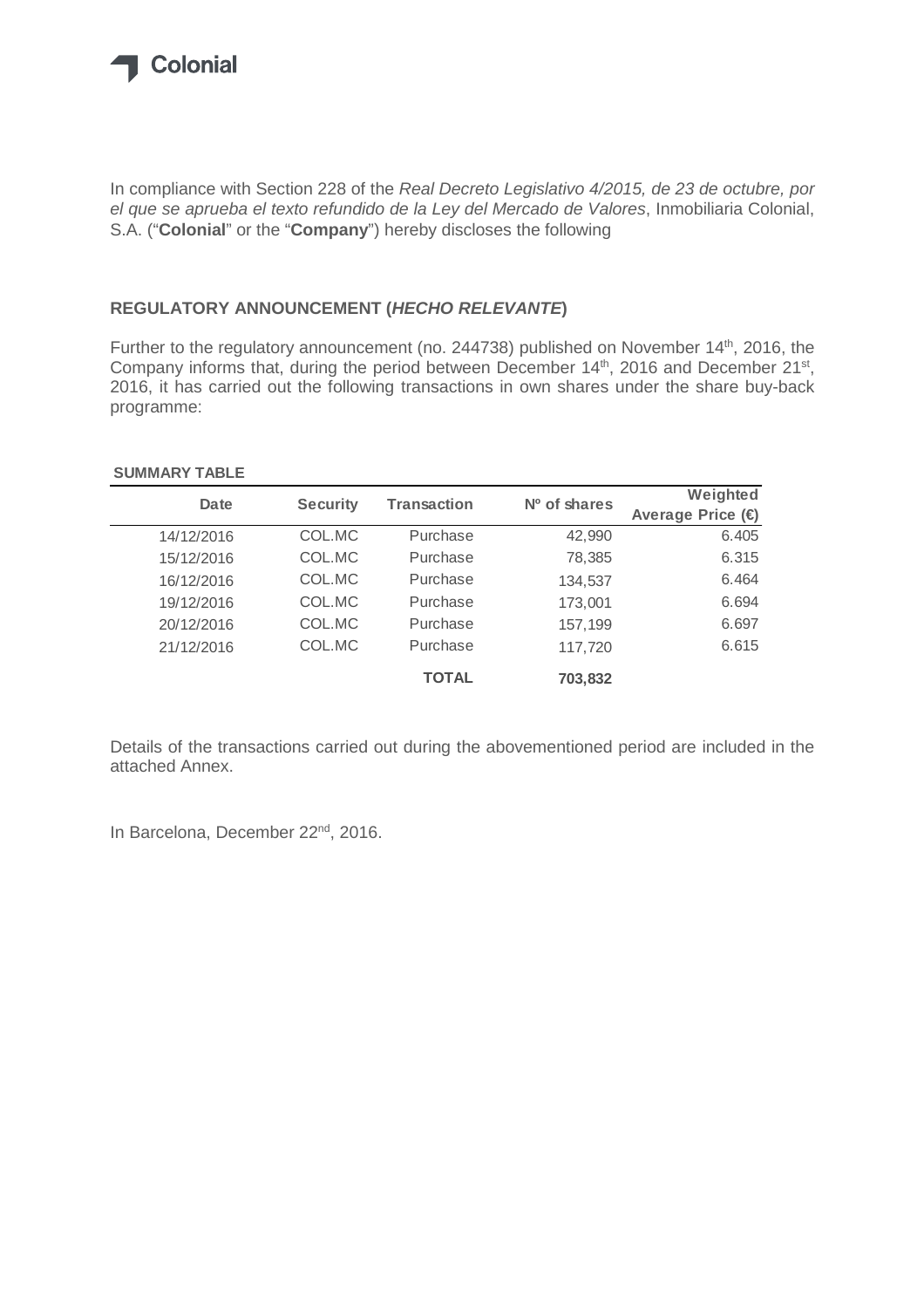

## **ANNEX**

| Date       | <b>Security</b> | <b>Transaction</b> | Nº of shares | Price $(\epsilon)$ | Intermediary        |
|------------|-----------------|--------------------|--------------|--------------------|---------------------|
| 14/12/2016 | COL.MC          | Purchase           | 241          | 6.385              | Renta 4 Banco, S.A  |
| 14/12/2016 | COL.MC          | Purchase           | 60           | 6.418              | Renta 4 Banco, S.A. |
| 14/12/2016 | COL.MC          | Purchase           | 668          | 6.383              | Renta 4 Banco, S.A. |
| 14/12/2016 | COL.MC          | Purchase           | 90           | 6.405              | Renta 4 Banco, S.A  |
| 14/12/2016 | COL.MC          | Purchase           | 525          | 6.386              | Renta 4 Banco, S.A  |
| 14/12/2016 | COL.MC          | Purchase           | 627          | 6.386              | Renta 4 Banco, S.A  |
| 14/12/2016 | COL.MC          | Purchase           | 1,126        | 6.384              | Renta 4 Banco, S.A  |
| 14/12/2016 | COL.MC          | Purchase           | 470          | 6.387              | Renta 4 Banco, S.A. |
| 14/12/2016 | COL.MC          | Purchase           | 697          | 6.388              | Renta 4 Banco, S.A  |
| 14/12/2016 | COL.MC          | Purchase           | 464          | 6.390              | Renta 4 Banco, S.A  |
| 14/12/2016 | COL.MC          | Purchase           | 1,038        | 6.389              | Renta 4 Banco, S.A  |
| 14/12/2016 | COL.MC          | Purchase           | 1,447        | 6.389              | Renta 4 Banco, S.A  |
| 14/12/2016 | COL.MC          | Purchase           | 844          | 6.392              | Renta 4 Banco, S.A  |
| 14/12/2016 | COL.MC          | Purchase           | 1,646        | 6.390              | Renta 4 Banco, S.A  |
| 14/12/2016 | COL.MC          | Purchase           | 1,590        | 6.391              | Renta 4 Banco, S.A  |
| 14/12/2016 | COL.MC          | Purchase           | 375          | 6.397              | Renta 4 Banco, S.A  |
| 14/12/2016 | COL.MC          | Purchase           | 949          | 6.395              | Renta 4 Banco, S.A  |
| 14/12/2016 | COL.MC          | Purchase           | 2,531        | 6.393              | Renta 4 Banco, S.A  |
| 14/12/2016 | COL.MC          | Purchase           | 933          | 6.398              | Renta 4 Banco, S.A  |
| 14/12/2016 | COL.MC          | Purchase           | 1,158        | 6.398              | Renta 4 Banco, S.A  |
| 14/12/2016 | COL.MC          | Purchase           | 170          | 6.411              | Renta 4 Banco, S.A  |
| 14/12/2016 | COL.MC          | Purchase           | 388          | 6.404              | Renta 4 Banco, S.A  |
| 14/12/2016 | COL.MC          | Purchase           | 237          | 6.410              | Renta 4 Banco, S.A  |
| 14/12/2016 | COL.MC          | Purchase           | 951          | 6.403              | Renta 4 Banco, S.A  |
| 14/12/2016 | COL.MC          | Purchase           | 1,056        | 6.404              | Renta 4 Banco, S.A  |
| 14/12/2016 | COL.MC          | Purchase           | 538          | 6.409              | Renta 4 Banco, S.A  |
| 14/12/2016 | COL.MC          | Purchase           | 307          | 6.411              | Renta 4 Banco, S.A  |
| 14/12/2016 | COL.MC          | Purchase           | 2,776        | 6.404              | Renta 4 Banco, S.A  |
| 14/12/2016 | COL.MC          | Purchase           | 2,466        | 6.405              | Renta 4 Banco, S.A  |
| 14/12/2016 | COL.MC          | Purchase           | 19           | 6.467              | Renta 4 Banco, S.A  |
| 14/12/2016 | COL.MC          | Purchase           | 1,556        | 6.408              | Renta 4 Banco, S.A  |
| 14/12/2016 | COL.MC          | Purchase           | 863          | 6.412              | Renta 4 Banco, S.A  |
| 14/12/2016 | COL.MC          | Purchase           | 740          | 6.414              | Renta 4 Banco, S.A  |
| 14/12/2016 | COL.MC          | Purchase           | 3,193        | 6.410              | Renta 4 Banco, S.A  |
| 14/12/2016 | COL.MC          | Purchase           | 277          | 6.420              | Renta 4 Banco, S.A  |
| 14/12/2016 | COL.MC          | Purchase           | 621          | 6.418              | Renta 4 Banco, S.A  |
| 14/12/2016 | COL.MC          | Purchase           | 404          | 6.418              | Renta 4 Banco, S.A  |
| 14/12/2016 | COL.MC          | Purchase           | 767          | 6.419              | Renta 4 Banco, S.A  |
| 14/12/2016 | COL.MC          | Purchase           | 768          | 6.420              | Renta 4 Banco, S.A  |
| 14/12/2016 | COL.MC          | Purchase           | 538          | 6.424              | Renta 4 Banco, S.A  |
| 14/12/2016 | COL.MC          | Purchase           | 1,209        | 6.420              | Renta 4 Banco, S.A  |
| 14/12/2016 | COL.MC          | Purchase           | 1,127        | 6.422              | Renta 4 Banco, S.A  |
| 14/12/2016 | COL.MC          | Purchase           | 1,071        | 6.423              | Renta 4 Banco, S.A  |
| 14/12/2016 | COL.MC          | Purchase           | 630          | 6.430              | Renta 4 Banco, S.A  |
| 14/12/2016 | COL.MC          | Purchase           | 1,632        | 6.428              | Renta 4 Banco, S.A  |
| 14/12/2016 | COL.MC          | Purchase           | 1,207        | 6.431              | Renta 4 Banco, S.A  |
| 15/12/2016 | COL.MC          | Purchase           | 391          | 6.265              | Renta 4 Banco, S.A  |
| 15/12/2016 | COL.MC          | Purchase           | 563          | 6.267              | Renta 4 Banco, S.A  |
| 15/12/2016 | COL.MC          | Purchase           | 1,839        | 6.265              | Renta 4 Banco, S.A  |
| 15/12/2016 | COL.MC          | Purchase           | 394          | 6.271              | Renta 4 Banco, S.A  |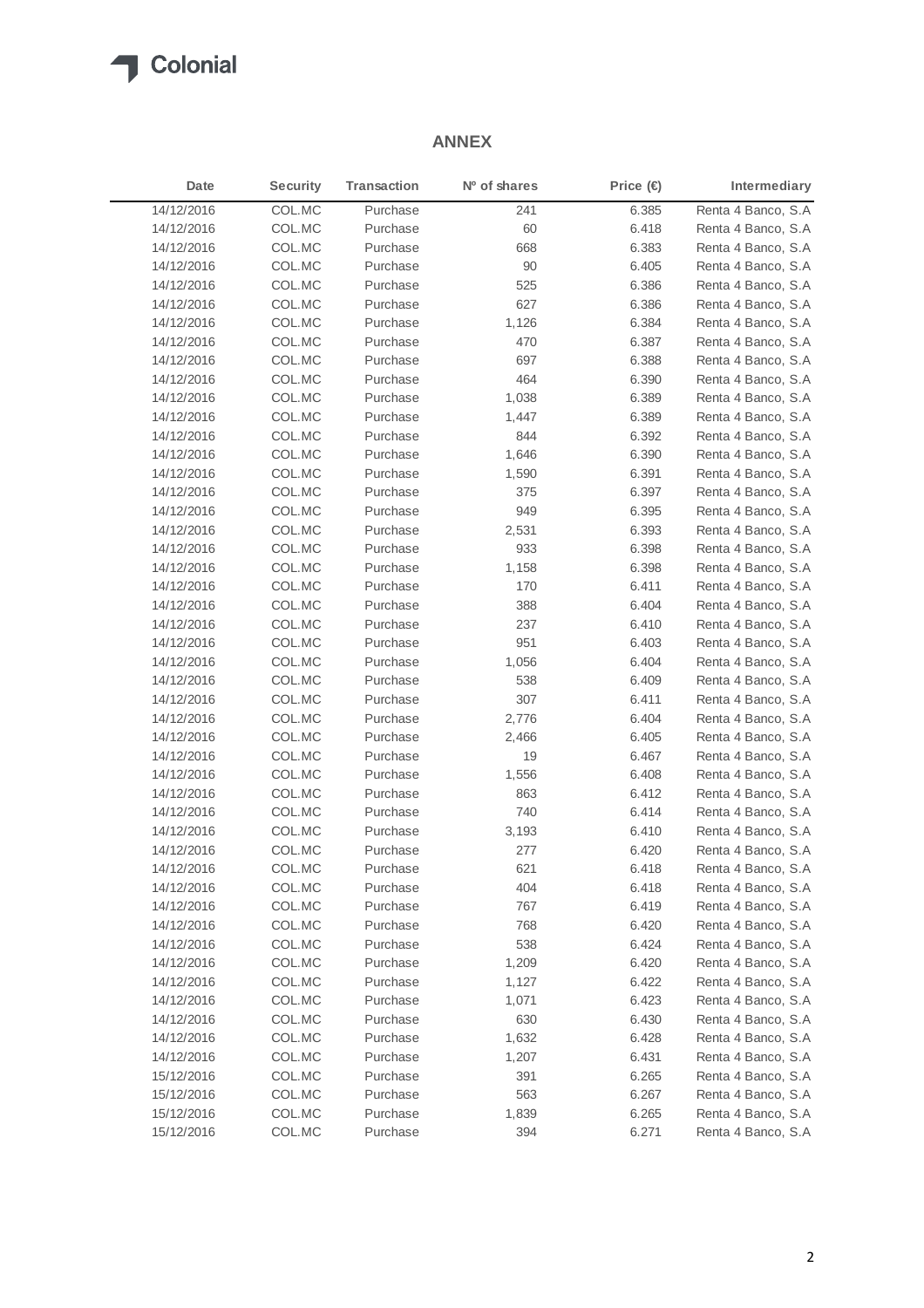

| Date       | <b>Security</b> | <b>Transaction</b> | N <sup>o</sup> of shares | Price $(\epsilon)$ | Intermediary        |
|------------|-----------------|--------------------|--------------------------|--------------------|---------------------|
| 15/12/2016 | COL.MC          | Purchase           | 1,082                    | 6.288              | Renta 4 Banco, S.A  |
| 15/12/2016 | COL.MC          | Purchase           | 469                      | 6.292              | Renta 4 Banco, S.A  |
| 15/12/2016 | COL.MC          | Purchase           | 2,412                    | 6.289              | Renta 4 Banco, S.A  |
| 15/12/2016 | COL.MC          | Purchase           | 5,761                    | 6.289              | Renta 4 Banco, S.A  |
| 15/12/2016 | COL.MC          | Purchase           | 1,217                    | 6.293              | Renta 4 Banco, S.A. |
| 15/12/2016 | COL.MC          | Purchase           | 5,446                    | 6.293              | Renta 4 Banco, S.A  |
| 15/12/2016 | COL.MC          | Purchase           | 4,849                    | 6.296              | Renta 4 Banco, S.A  |
| 15/12/2016 | COL.MC          | Purchase           | 1,201                    | 6.301              | Renta 4 Banco, S.A  |
| 15/12/2016 | COL.MC          | Purchase           | 191                      | 6.313              | Renta 4 Banco, S.A  |
| 15/12/2016 | COL.MC          | Purchase           | 1,207                    | 6.304              | Renta 4 Banco, S.A  |
| 15/12/2016 | COL.MC          | Purchase           | 2,416                    | 6.304              | Renta 4 Banco, S.A  |
| 15/12/2016 | COL.MC          | Purchase           | 924                      | 6.308              | Renta 4 Banco, S.A  |
| 15/12/2016 | COL.MC          | Purchase           | 921                      | 6.309              | Renta 4 Banco, S.A  |
| 15/12/2016 | COL.MC          | Purchase           | 5,680                    | 6.308              | Renta 4 Banco, S.A  |
| 15/12/2016 | COL.MC          | Purchase           | 3,210                    | 6.311              | Renta 4 Banco, S.A  |
| 15/12/2016 | COL.MC          | Purchase           | 1,204                    | 6.315              | Renta 4 Banco, S.A  |
| 15/12/2016 | COL.MC          | Purchase           | 1,864                    | 6.316              | Renta 4 Banco, S.A  |
| 15/12/2016 | COL.MC          | Purchase           | 1,724                    | 6.317              | Renta 4 Banco, S.A  |
| 15/12/2016 | COL.MC          | Purchase           | 2,199                    | 6.318              | Renta 4 Banco, S.A  |
| 15/12/2016 | COL.MC          | Purchase           | 1,744                    | 6.321              | Renta 4 Banco, S.A  |
| 15/12/2016 | COL.MC          | Purchase           | 1,762                    | 6.323              | Renta 4 Banco, S.A  |
| 15/12/2016 | COL.MC          | Purchase           | 1,978                    | 6.325              | Renta 4 Banco, S.A  |
| 15/12/2016 | COL.MC          | Purchase           | 3,852                    | 6.324              | Renta 4 Banco, S.A  |
| 15/12/2016 | COL.MC          | Purchase           | 651                      | 6.331              | Renta 4 Banco, S.A  |
| 15/12/2016 | COL.MC          | Purchase           | 3,300                    | 6.327              | Renta 4 Banco, S.A  |
| 15/12/2016 | COL.MC          | Purchase           | 651                      | 6.333              | Renta 4 Banco, S.A  |
| 15/12/2016 | COL.MC          | Purchase           | 1,151                    | 6.331              | Renta 4 Banco, S.A  |
| 15/12/2016 | COL.MC          | Purchase           | 863                      | 6.335              | Renta 4 Banco, S.A  |
| 15/12/2016 | COL.MC          | Purchase           | 1,085                    | 6.334              | Renta 4 Banco, S.A  |
| 15/12/2016 | COL.MC          | Purchase           | 1,043                    | 6.336              | Renta 4 Banco, S.A  |
| 15/12/2016 | COL.MC          | Purchase           | 1,151                    | 6.337              | Renta 4 Banco, S.A  |
| 15/12/2016 | COL.MC          | Purchase           | 3,619                    | 6.345              | Renta 4 Banco, S.A  |
| 15/12/2016 | COL.MC          | Purchase           | 1,202                    | 6.353              | Renta 4 Banco, S.A  |
| 15/12/2016 | COL.MC          | Purchase           | 1,936                    | 6.362              | Renta 4 Banco, S.A  |
| 15/12/2016 | COL.MC          | Purchase           | 2,415                    | 6.366              | Renta 4 Banco, S.A  |
| 15/12/2016 | COL.MC          | Purchase           | 402                      | 6.373              | Renta 4 Banco, S.A  |
| 15/12/2016 | COL.MC          | Purchase           | 1,212                    | 6.375              | Renta 4 Banco, S.A  |
| 15/12/2016 | COL.MC          | Purchase           | 1,204                    | 6.376              | Renta 4 Banco, S.A  |
| 16/12/2016 | COL.MC          | Purchase           | 1,209                    | 6.405              | Renta 4 Banco, S.A  |
| 16/12/2016 | COL.MC          | Purchase           | 1,203                    | 6.402              | Renta 4 Banco, S.A  |
| 16/12/2016 | COL.MC          | Purchase           | 903                      | 6.390              | Renta 4 Banco, S.A  |
| 16/12/2016 | COL.MC          | Purchase           | 708                      | 6.396              | Renta 4 Banco, S.A  |
| 16/12/2016 | COL.MC          | Purchase           | 1,016                    | 6.395              | Renta 4 Banco, S.A  |
| 16/12/2016 | COL.MC          | Purchase           | 2,723                    | 6.394              | Renta 4 Banco, S.A  |
| 16/12/2016 | COL.MC          | Purchase           | 1,208                    | 6.397              | Renta 4 Banco, S.A  |
| 16/12/2016 | COL.MC          | Purchase           | 220                      | 6.407              | Renta 4 Banco, S.A  |
| 16/12/2016 | COL.MC          | Purchase           | 2,550                    | 6.397              | Renta 4 Banco, S.A  |
| 16/12/2016 | COL.MC          | Purchase           | 105                      | 6.427              | Renta 4 Banco, S.A  |
| 16/12/2016 | COL.MC          | Purchase           | 276                      | 6.418              | Renta 4 Banco, S.A  |
| 16/12/2016 | COL.MC          | Purchase           | 3,821                    | 6.519              | Renta 4 Banco, S.A  |
| 16/12/2016 | COL.MC          | Purchase           | 1,210                    | 6.523              | Renta 4 Banco, S.A  |
| 16/12/2016 | COL.MC          | Purchase           | 1,216                    | 6.413              | Renta 4 Banco, S.A  |
| 16/12/2016 | COL.MC          | Purchase           | 4,829                    | 6.462              | Renta 4 Banco, S.A  |
| 16/12/2016 | COL.MC          | Purchase           | 1,200                    | 6.418              | Renta 4 Banco, S.A  |
| 16/12/2016 | COL.MC          | Purchase           | 8,480                    | 6.463              | Renta 4 Banco, S.A  |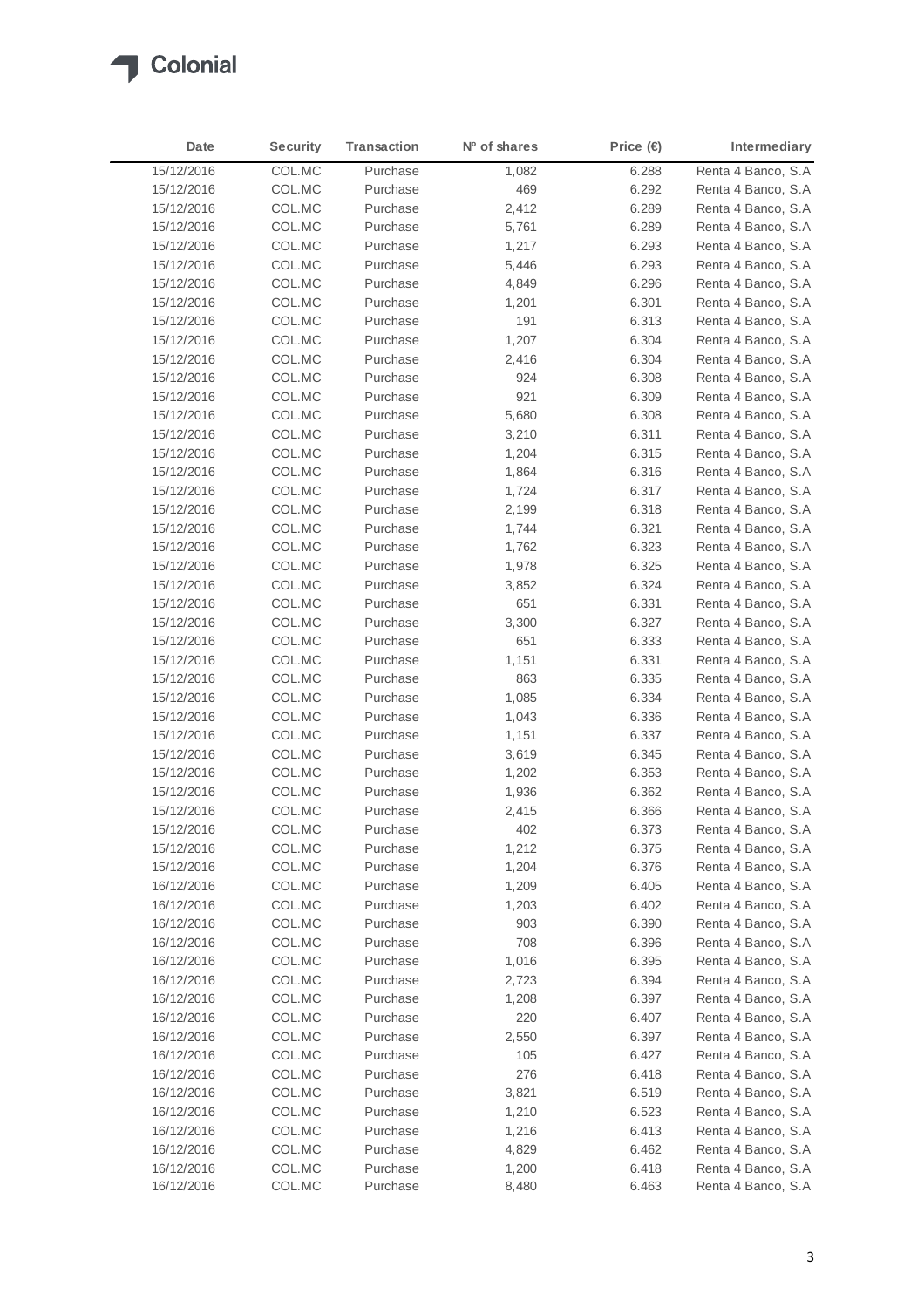

| Date       | <b>Security</b> | <b>Transaction</b> | N <sup>o</sup> of shares | Price $(\in)$ | Intermediary        |
|------------|-----------------|--------------------|--------------------------|---------------|---------------------|
| 16/12/2016 | COL.MC          | Purchase           | 5,087                    | 6.424         | Renta 4 Banco, S.A  |
| 16/12/2016 | COL.MC          | Purchase           | 13,195                   | 6.463         | Renta 4 Banco, S.A. |
| 16/12/2016 | COL.MC          | Purchase           | 2,414                    | 6.426         | Renta 4 Banco, S.A  |
| 16/12/2016 | COL.MC          | Purchase           | 8,716                    | 6.465         | Renta 4 Banco, S.A  |
| 16/12/2016 | COL.MC          | Purchase           | 2,717                    | 6.427         | Renta 4 Banco, S.A. |
| 16/12/2016 | COL.MC          | Purchase           | 4,524                    | 6.466         | Renta 4 Banco, S.A  |
| 16/12/2016 | COL.MC          | Purchase           | 2,426                    | 6.428         | Renta 4 Banco, S.A  |
| 16/12/2016 | COL.MC          | Purchase           | 2,409                    | 6.469         | Renta 4 Banco, S.A  |
| 16/12/2016 | COL.MC          | Purchase           | 2,077                    | 6.430         | Renta 4 Banco, S.A  |
| 16/12/2016 | COL.MC          | Purchase           | 1,206                    | 6.472         | Renta 4 Banco, S.A  |
| 16/12/2016 | COL.MC          | Purchase           | 2,093                    | 6.431         | Renta 4 Banco, S.A. |
| 16/12/2016 | COL.MC          | Purchase           | 220                      | 6.486         | Renta 4 Banco, S.A  |
| 16/12/2016 | COL.MC          | Purchase           | 892                      | 6.436         | Renta 4 Banco, S.A  |
| 16/12/2016 | COL.MC          | Purchase           | 1,209                    | 6.481         | Renta 4 Banco, S.A  |
| 16/12/2016 | COL.MC          | Purchase           | 624                      | 6.439         | Renta 4 Banco, S.A  |
| 16/12/2016 | COL.MC          | Purchase           | 1,207                    | 6.487         | Renta 4 Banco, S.A  |
| 16/12/2016 | COL.MC          | Purchase           | 1,072                    | 6.437         | Renta 4 Banco, S.A  |
| 16/12/2016 | COL.MC          | Purchase           | 1,228                    | 6.488         | Renta 4 Banco, S.A  |
| 16/12/2016 | COL.MC          | Purchase           | 107                      | 6.460         | Renta 4 Banco, S.A  |
| 16/12/2016 | COL.MC          | Purchase           | 1,203                    | 6.495         | Renta 4 Banco, S.A  |
| 16/12/2016 | COL.MC          | Purchase           | 352                      | 6.444         | Renta 4 Banco, S.A  |
| 16/12/2016 | COL.MC          | Purchase           | 1,218                    | 6.501         | Renta 4 Banco, S.A  |
| 16/12/2016 | COL.MC          | Purchase           | 265                      | 6.448         | Renta 4 Banco, S.A. |
| 16/12/2016 | COL.MC          | Purchase           | 1,500                    | 6.501         | Renta 4 Banco, S.A. |
| 16/12/2016 | COL.MC          | Purchase           | 1,206                    | 6.442         | Renta 4 Banco, S.A. |
| 16/12/2016 | COL.MC          | Purchase           | 2,411                    | 6.501         | Renta 4 Banco, S.A  |
| 16/12/2016 | COL.MC          | Purchase           | 1,205                    | 6.444         | Renta 4 Banco, S.A. |
| 16/12/2016 | COL.MC          | Purchase           | 1,593                    | 6.504         | Renta 4 Banco, S.A. |
| 16/12/2016 | COL.MC          | Purchase           | 1,214                    | 6.446         | Renta 4 Banco, S.A  |
| 16/12/2016 | COL.MC          | Purchase           | 1,231                    | 6.506         | Renta 4 Banco, S.A. |
| 16/12/2016 | COL.MC          | Purchase           | 567                      | 6.452         | Renta 4 Banco, S.A  |
| 16/12/2016 | COL.MC          | Purchase           | 1,214                    | 6.507         | Renta 4 Banco, S.A  |
| 16/12/2016 | COL.MC          | Purchase           | 2,423                    | 6.446         | Renta 4 Banco, S.A. |
| 16/12/2016 | COL.MC          | Purchase           | 673                      | 6.511         | Renta 4 Banco, S.A. |
| 16/12/2016 | COL.MC          | Purchase           | 1,508                    | 6.451         | Renta 4 Banco, S.A. |
| 16/12/2016 | COL.MC          | Purchase           | 512                      | 6.517         | Renta 4 Banco, S.A  |
| 16/12/2016 | COL.MC          | Purchase           | 1,212                    | 6.456         | Renta 4 Banco, S.A  |
| 16/12/2016 | COL.MC          | Purchase           | 2,416                    | 6.510         | Renta 4 Banco, S.A  |
| 16/12/2016 | COL.MC          | Purchase           | 2,433                    | 6.459         | Renta 4 Banco, S.A  |
| 16/12/2016 | COL.MC          | Purchase           | 6,043                    | 6.510         | Renta 4 Banco, S.A  |
| 16/12/2016 | COL.MC          | Purchase           | 3,856                    | 6.514         | Renta 4 Banco, S.A  |
| 16/12/2016 | COL.MC          | Purchase           | 1,202                    | 6.462         | Renta 4 Banco, S.A  |
| 16/12/2016 | COL.MC          | Purchase           | 2,403                    | 6.515         | Renta 4 Banco, S.A  |
| 16/12/2016 | COL.MC          | Purchase           | 4,259                    | 6.460         | Renta 4 Banco, S.A  |
| 16/12/2016 | COL.MC          | Purchase           | 1,214                    | 6.518         | Renta 4 Banco, S.A. |
| 16/12/2016 | COL.MC          | Purchase           | 9                        | 6.594         | Renta 4 Banco, S.A  |
| 16/12/2016 | COL.MC          | Purchase           | 2,895                    | 6.517         | Renta 4 Banco, S.A  |
| 19/12/2016 | COL.MC          | Purchase           | 40                       | 6.602         | Renta 4 Banco, S.A  |
| 19/12/2016 | COL.MC          | Purchase           | 680                      | 6.577         | Renta 4 Banco, S.A  |
| 19/12/2016 | COL.MC          | Purchase           | 1,206                    | 6.572         | Renta 4 Banco, S.A  |
| 19/12/2016 | COL.MC          | Purchase           | 3,533                    | 6.571         | Renta 4 Banco, S.A  |
| 19/12/2016 | COL.MC          | Purchase           | 1,211                    | 6.581         | Renta 4 Banco, S.A  |
| 19/12/2016 | COL.MC          | Purchase           | 1,206                    | 6.582         | Renta 4 Banco, S.A  |
| 19/12/2016 | COL.MC          | Purchase           | 5,145                    | 6.723         | Renta 4 Banco, S.A  |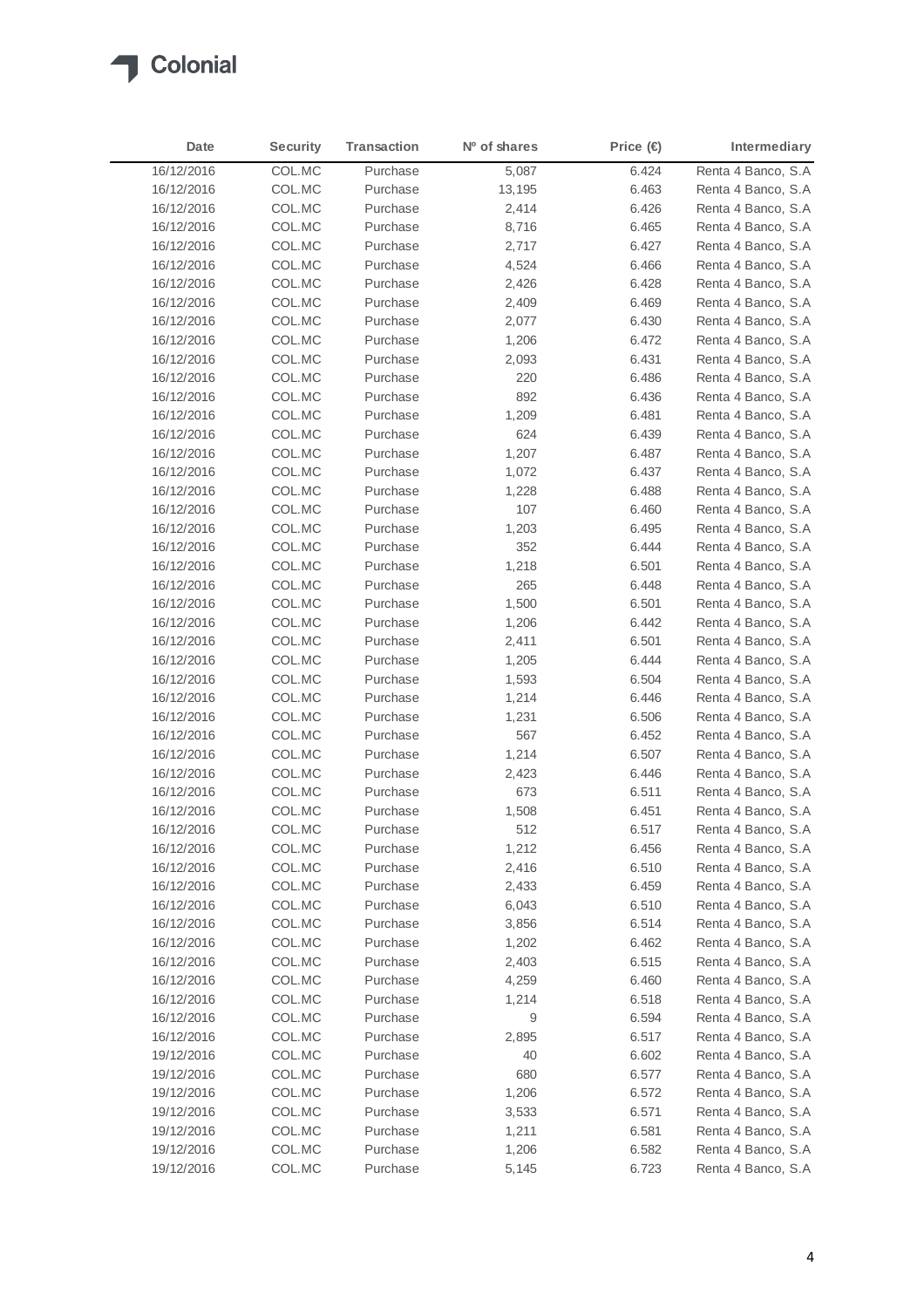

| Date       | <b>Security</b> | <b>Transaction</b> | N <sup>o</sup> of shares | Price $(\epsilon)$ | Intermediary        |
|------------|-----------------|--------------------|--------------------------|--------------------|---------------------|
| 19/12/2016 | COL.MC          | Purchase           | 4,744                    | 6.724              | Renta 4 Banco, S.A  |
| 19/12/2016 | COL.MC          | Purchase           | 3,629                    | 6.725              | Renta 4 Banco, S.A  |
| 19/12/2016 | COL.MC          | Purchase           | 1,210                    | 6.729              | Renta 4 Banco, S.A  |
| 19/12/2016 | COL.MC          | Purchase           | 2,421                    | 6.731              | Renta 4 Banco, S.A  |
| 19/12/2016 | COL.MC          | Purchase           | 1,205                    | 6.585              | Renta 4 Banco, S.A  |
| 19/12/2016 | COL.MC          | Purchase           | 1,206                    | 6.691              | Renta 4 Banco, S.A  |
| 19/12/2016 | COL.MC          | Purchase           | 1,205                    | 6.586              | Renta 4 Banco, S.A  |
| 19/12/2016 | COL.MC          | Purchase           | 438                      | 6.694              | Renta 4 Banco, S.A  |
| 19/12/2016 | COL.MC          | Purchase           | 2,405                    | 6.587              | Renta 4 Banco, S.A  |
| 19/12/2016 | COL.MC          | Purchase           | 751                      | 6.695              | Renta 4 Banco, S.A  |
| 19/12/2016 | COL.MC          | Purchase           | 1,208                    | 6.590              | Renta 4 Banco, S.A  |
| 19/12/2016 | COL.MC          | Purchase           | 4,462                    | 6.691              | Renta 4 Banco, S.A  |
| 19/12/2016 | COL.MC          | Purchase           | 1,208                    | 6.606              | Renta 4 Banco, S.A  |
| 19/12/2016 | COL.MC          | Purchase           | 1,200                    | 6.696              | Renta 4 Banco, S.A  |
| 19/12/2016 | COL.MC          | Purchase           | 1,133                    | 6.628              | Renta 4 Banco, S.A  |
| 19/12/2016 | COL.MC          | Purchase           | 1,647                    | 6.701              | Renta 4 Banco, S.A  |
| 19/12/2016 | COL.MC          | Purchase           | 2,718                    | 6.638              | Renta 4 Banco, S.A  |
| 19/12/2016 | COL.MC          | Purchase           | 9,673                    | 6.700              | Renta 4 Banco, S.A  |
| 19/12/2016 | COL.MC          | Purchase           | 1,214                    | 6.647              | Renta 4 Banco, S.A  |
| 19/12/2016 | COL.MC          | Purchase           | 207                      | 6.714              | Renta 4 Banco, S.A  |
| 19/12/2016 | COL.MC          | Purchase           | 1,202                    | 6.648              | Renta 4 Banco, S.A  |
| 19/12/2016 | COL.MC          | Purchase           | 1,202                    | 6.706              | Renta 4 Banco, S.A  |
| 19/12/2016 | COL.MC          | Purchase           | 1,210                    | 6.649              | Renta 4 Banco, S.A  |
| 19/12/2016 | COL.MC          | Purchase           | 6,785                    | 6.704              | Renta 4 Banco, S.A  |
| 19/12/2016 | COL.MC          | Purchase           | 2,217                    | 6.649              | Renta 4 Banco, S.A  |
| 19/12/2016 | COL.MC          | Purchase           | 2,427                    | 6.708              | Renta 4 Banco, S.A  |
| 19/12/2016 | COL.MC          | Purchase           | 1,165                    | 6.655              | Renta 4 Banco, S.A  |
| 19/12/2016 | COL.MC          | Purchase           | 3,618                    | 6.708              | Renta 4 Banco, S.A. |
| 19/12/2016 | COL.MC          | Purchase           | 495                      | 6.666              | Renta 4 Banco, S.A. |
| 19/12/2016 | COL.MC          | Purchase           | 2,832                    | 6.709              | Renta 4 Banco, S.A  |
| 19/12/2016 | COL.MC          | Purchase           | 1,212                    | 6.671              | Renta 4 Banco, S.A. |
| 19/12/2016 | COL.MC          | Purchase           | 1,510                    | 6.712              | Renta 4 Banco, S.A  |
| 19/12/2016 | COL.MC          | Purchase           | 2,400                    | 6.671              | Renta 4 Banco, S.A. |
| 19/12/2016 | COL.MC          | Purchase           | 9,132                    | 6.710              | Renta 4 Banco, S.A. |
| 19/12/2016 | COL.MC          | Purchase           | 843                      | 6.676              | Renta 4 Banco, S.A. |
| 19/12/2016 | COL.MC          | Purchase           | 2,512                    | 6.713              | Renta 4 Banco, S.A  |
| 19/12/2016 | COL.MC          | Purchase           | 1,203                    | 6.676              | Renta 4 Banco, S.A  |
| 19/12/2016 | COL.MC          | Purchase           | 16,141                   | 6.712              | Renta 4 Banco, S.A  |
| 19/12/2016 | COL.MC          | Purchase           | 6                        | 6.892              | Renta 4 Banco, S.A  |
| 19/12/2016 | COL.MC          | Purchase           | 4,291                    | 6.714              | Renta 4 Banco, S.A  |
| 19/12/2016 | COL.MC          | Purchase           | 358                      | 6.682              | Renta 4 Banco, S.A  |
| 19/12/2016 | COL.MC          | Purchase           | 129                      | 6.734              | Renta 4 Banco, S.A  |
| 19/12/2016 | COL.MC          | Purchase           | 1,216                    | 6.679              | Renta 4 Banco, S.A  |
| 19/12/2016 | COL.MC          | Purchase           | 7,641                    | 6.715              | Renta 4 Banco, S.A  |
| 19/12/2016 | COL.MC          | Purchase           | 1,217                    | 6.682              | Renta 4 Banco, S.A  |
| 19/12/2016 | COL.MC          | Purchase           | 6,378                    | 6.716              | Renta 4 Banco, S.A  |
| 19/12/2016 | COL.MC          | Purchase           | 1,657                    | 6.683              | Renta 4 Banco, S.A  |
| 19/12/2016 | COL.MC          | Purchase           | 4,762                    | 6.718              | Renta 4 Banco, S.A  |
| 19/12/2016 | COL.MC          | Purchase           | 1,218                    | 6.685              | Renta 4 Banco, S.A  |
| 19/12/2016 | COL.MC          | Purchase           | 7,828                    | 6.718              | Renta 4 Banco, S.A  |
| 19/12/2016 | COL.MC          | Purchase           | 444                      | 6.689              | Renta 4 Banco, S.A  |
| 19/12/2016 | COL.MC          | Purchase           | 4,618                    | 6.720              | Renta 4 Banco, S.A  |
| 19/12/2016 | COL.MC          | Purchase           | 1,289                    | 6.688              | Renta 4 Banco, S.A  |
| 19/12/2016 | COL.MC          | Purchase           | 12,033                   | 6.720              | Renta 4 Banco, S.A  |
| 19/12/2016 | COL.MC          | Purchase           | 1,701                    | 6.688              | Renta 4 Banco, S.A  |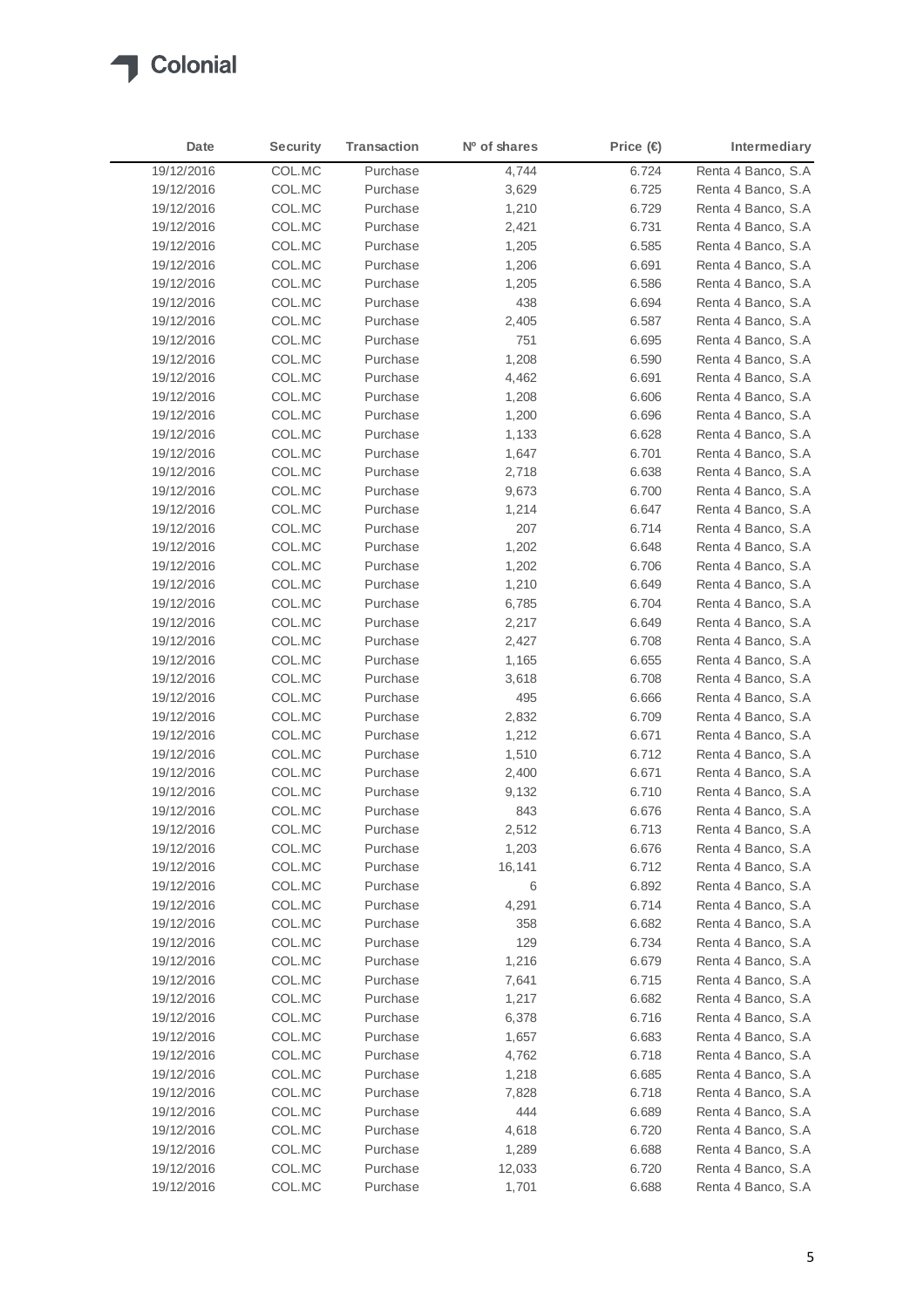

| Date       | <b>Security</b> | <b>Transaction</b> | Nº of shares | Price $(\in)$ | Intermediary        |
|------------|-----------------|--------------------|--------------|---------------|---------------------|
| 19/12/2016 | COL.MC          | Purchase           | 1,204        | 6.724         | Renta 4 Banco, S.A  |
| 20/12/2016 | COL.MC          | Purchase           | 3,627        | 6.679         | Renta 4 Banco, S.A. |
| 20/12/2016 | COL.MC          | Purchase           | 1,835        | 6.677         | Renta 4 Banco, S.A  |
| 20/12/2016 | COL.MC          | Purchase           | 5,216        | 6.674         | Renta 4 Banco, S.A  |
| 20/12/2016 | COL.MC          | Purchase           | 3,875        | 6.662         | Renta 4 Banco, S.A. |
| 20/12/2016 | COL.MC          | Purchase           | 1,225        | 6.666         | Renta 4 Banco, S.A  |
| 20/12/2016 | COL.MC          | Purchase           | 1,353        | 6.668         | Renta 4 Banco, S.A. |
| 20/12/2016 | COL.MC          | Purchase           | 404          | 6.673         | Renta 4 Banco, S.A  |
| 20/12/2016 | COL.MC          | Purchase           | 402          | 6.674         | Renta 4 Banco, S.A  |
| 20/12/2016 | COL.MC          | Purchase           | 1,973        | 6.670         | Renta 4 Banco, S.A  |
| 20/12/2016 | COL.MC          | Purchase           | 2,918        | 6.670         | Renta 4 Banco, S.A  |
| 20/12/2016 | COL.MC          | Purchase           | 2,388        | 6.673         | Renta 4 Banco, S.A  |
| 20/12/2016 | COL.MC          | Purchase           | 19,575       | 6.672         | Renta 4 Banco, S.A  |
| 20/12/2016 | COL.MC          | Purchase           | 6,434        | 6.676         | Renta 4 Banco, S.A  |
| 20/12/2016 | COL.MC          | Purchase           | 4,153        | 6.678         | Renta 4 Banco, S.A  |
| 20/12/2016 | COL.MC          | Purchase           | 2,416        | 6.681         | Renta 4 Banco, S.A  |
| 20/12/2016 | COL.MC          | Purchase           | 6,748        | 6.725         | Renta 4 Banco, S.A  |
| 20/12/2016 | COL.MC          | Purchase           | 4,328        | 6.681         | Renta 4 Banco, S.A  |
| 20/12/2016 | COL.MC          | Purchase           | 358          | 6.734         | Renta 4 Banco, S.A  |
| 20/12/2016 | COL.MC          | Purchase           | 2,719        | 6.682         | Renta 4 Banco, S.A  |
| 20/12/2016 | COL.MC          | Purchase           | 3,658        | 6.728         | Renta 4 Banco, S.A  |
| 20/12/2016 | COL.MC          | Purchase           | 6,056        | 6.682         | Renta 4 Banco, S.A  |
| 20/12/2016 | COL.MC          | Purchase           | 12,885       | 6.728         | Renta 4 Banco, S.A. |
| 20/12/2016 | COL.MC          | Purchase           | 3,469        | 6.684         | Renta 4 Banco, S.A  |
| 20/12/2016 | COL.MC          | Purchase           | 9,191        | 6.729         | Renta 4 Banco, S.A  |
| 20/12/2016 | COL.MC          | Purchase           | 3,641        | 6.685         | Renta 4 Banco, S.A  |
| 20/12/2016 | COL.MC          | Purchase           | 8,176        | 6.730         | Renta 4 Banco, S.A  |
| 20/12/2016 | COL.MC          | Purchase           | 3,620        | 6.686         | Renta 4 Banco, S.A. |
| 20/12/2016 | COL.MC          | Purchase           | 2,341        | 6.733         | Renta 4 Banco, S.A. |
| 20/12/2016 | COL.MC          | Purchase           | 2,723        | 6.687         | Renta 4 Banco, S.A  |
| 20/12/2016 | COL.MC          | Purchase           | 3,988        | 6.733         | Renta 4 Banco, S.A. |
| 20/12/2016 | COL.MC          | Purchase           | 1,209        | 6.690         | Renta 4 Banco, S.A  |
| 20/12/2016 | COL.MC          | Purchase           | 470          | 6.744         | Renta 4 Banco, S.A. |
| 20/12/2016 | COL.MC          | Purchase           | 1,201        | 6.692         | Renta 4 Banco, S.A  |
| 20/12/2016 | COL.MC          | Purchase           | 1,219        | 6.693         | Renta 4 Banco, S.A  |
| 20/12/2016 | COL.MC          | Purchase           | 2,413        | 6.696         | Renta 4 Banco, S.A  |
| 20/12/2016 | COL.MC          | Purchase           | 1,202        | 6.698         | Renta 4 Banco, S.A  |
| 20/12/2016 | COL.MC          | Purchase           | 7,051        | 6.698         | Renta 4 Banco, S.A  |
| 20/12/2016 | COL.MC          | Purchase           | 1,214        | 6.702         | Renta 4 Banco, S.A  |
| 20/12/2016 | COL.MC          | Purchase           | 1,117        | 6.704         | Renta 4 Banco, S.A  |
| 20/12/2016 | COL.MC          | Purchase           | 1,206        | 6.705         | Renta 4 Banco, S.A  |
| 20/12/2016 | COL.MC          | Purchase           | 1,488        | 6.714         | Renta 4 Banco, S.A  |
| 20/12/2016 | COL.MC          | Purchase           | 301          | 6.724         | Renta 4 Banco, S.A  |
| 20/12/2016 | COL.MC          | Purchase           | 1,063        | 6.721         | Renta 4 Banco, S.A  |
| 20/12/2016 | COL.MC          | Purchase           | 339          | 6.727         | Renta 4 Banco, S.A  |
| 20/12/2016 | COL.MC          | Purchase           | 613          | 6.727         | Renta 4 Banco, S.A  |
| 20/12/2016 | COL.MC          | Purchase           | 1,039        | 6.725         | Renta 4 Banco, S.A  |
| 20/12/2016 | COL.MC          | Purchase           | 839          | 6.727         | Renta 4 Banco, S.A  |
| 20/12/2016 | COL.MC          | Purchase           | 32           | 6.759         | Renta 4 Banco, S.A  |
| 20/12/2016 | COL.MC          | Purchase           | 1,488        | 6.727         | Renta 4 Banco, S.A  |
| 21/12/2016 | COL.MC          | Purchase           | 298          | 6.579         | Renta 4 Banco, S.A  |
| 21/12/2016 | COL.MC          | Purchase           | 1,237        | 6.580         | Renta 4 Banco, S.A  |
| 21/12/2016 | COL.MC          | Purchase           | 3,458        | 6.578         | Renta 4 Banco, S.A  |
| 21/12/2016 | COL.MC          | Purchase           | 2,840        | 6.579         | Renta 4 Banco, S.A  |
| 21/12/2016 | COL.MC          | Purchase           | 4,171        | 6.580         | Renta 4 Banco, S.A  |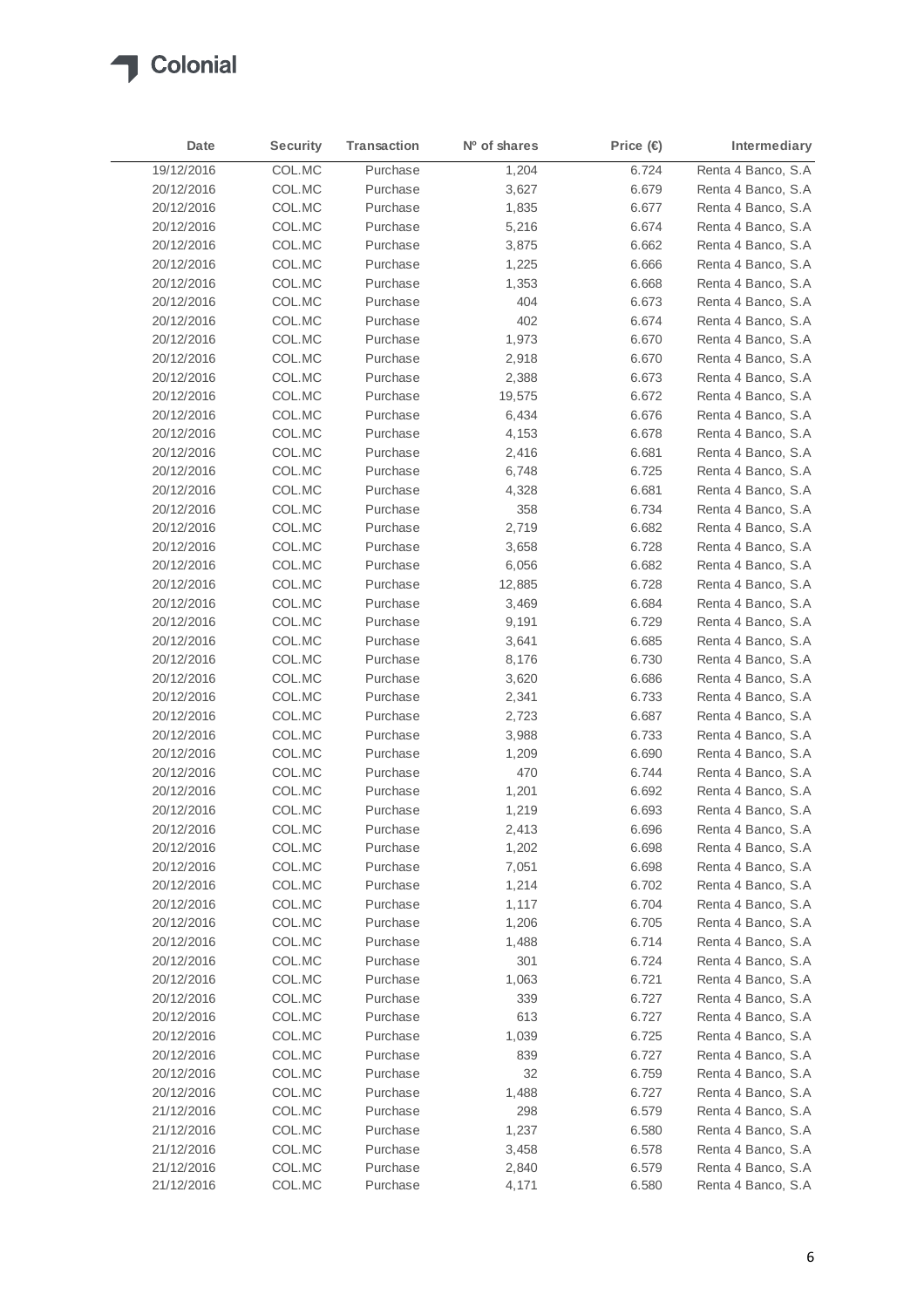

| Date       | <b>Security</b> | <b>Transaction</b> | Nº of shares | Price (€) | Intermediary        |
|------------|-----------------|--------------------|--------------|-----------|---------------------|
| 21/12/2016 | COL.MC          | Purchase           | 174          | 6.595     | Renta 4 Banco, S.A  |
| 21/12/2016 | COL.MC          | Purchase           | 1,260        | 6.585     | Renta 4 Banco, S.A. |
| 21/12/2016 | COL.MC          | Purchase           | 922          | 6.588     | Renta 4 Banco, S.A  |
| 21/12/2016 | COL.MC          | Purchase           | 2,985        | 6.585     | Renta 4 Banco, S.A  |
| 21/12/2016 | COL.MC          | Purchase           | 2,244        | 6.587     | Renta 4 Banco, S.A. |
| 21/12/2016 | COL.MC          | Purchase           | 535          | 6.594     | Renta 4 Banco, S.A  |
| 21/12/2016 | COL.MC          | Purchase           | 3,503        | 6.588     | Renta 4 Banco, S.A  |
| 21/12/2016 | COL.MC          | Purchase           | 1,229        | 6.591     | Renta 4 Banco, S.A. |
| 21/12/2016 | COL.MC          | Purchase           | 2,946        | 6.590     | Renta 4 Banco, S.A  |
| 21/12/2016 | COL.MC          | Purchase           | 549          | 6.598     | Renta 4 Banco, S.A  |
| 21/12/2016 | COL.MC          | Purchase           | 1,990        | 6.593     | Renta 4 Banco, S.A  |
| 21/12/2016 | COL.MC          | Purchase           | 1,203        | 6.596     | Renta 4 Banco, S.A  |
| 21/12/2016 | COL.MC          | Purchase           | 578          | 6.601     | Renta 4 Banco, S.A  |
| 21/12/2016 | COL.MC          | Purchase           | 2,616        | 6.596     | Renta 4 Banco, S.A  |
| 21/12/2016 | COL.MC          | Purchase           | 44           | 6.621     | Renta 4 Banco, S.A  |
| 21/12/2016 | COL.MC          | Purchase           | 2,206        | 6.599     | Renta 4 Banco, S.A  |
| 21/12/2016 | COL.MC          | Purchase           | 7,050        | 6.598     | Renta 4 Banco, S.A  |
| 21/12/2016 | COL.MC          | Purchase           | 8,110        | 6.599     | Renta 4 Banco, S.A  |
| 21/12/2016 | COL.MC          | Purchase           | 3,896        | 6.601     | Renta 4 Banco, S.A  |
| 21/12/2016 | COL.MC          | Purchase           | 3,421        | 6.602     | Renta 4 Banco, S.A  |
| 21/12/2016 | COL.MC          | Purchase           | 4,770        | 6.603     | Renta 4 Banco, S.A  |
| 21/12/2016 | COL.MC          | Purchase           | 419          | 6.609     | Renta 4 Banco, S.A  |
| 21/12/2016 | COL.MC          | Purchase           | 1,940        | 6.606     | Renta 4 Banco, S.A  |
| 21/12/2016 | COL.MC          | Purchase           | 988          | 6.610     | Renta 4 Banco, S.A  |
| 21/12/2016 | COL.MC          | Purchase           | 1,167        | 6.611     | Renta 4 Banco, S.A  |
| 21/12/2016 | COL.MC          | Purchase           | 1,721        | 6.612     | Renta 4 Banco, S.A  |
| 21/12/2016 | COL.MC          | Purchase           | 863          | 6.616     | Renta 4 Banco, S.A  |
| 21/12/2016 | COL.MC          | Purchase           | 2,423        | 6.614     | Renta 4 Banco, S.A  |
| 21/12/2016 | COL.MC          | Purchase           | 24           | 6.662     | Renta 4 Banco, S.A  |
| 21/12/2016 | COL.MC          | Purchase           | 2,586        | 6.615     | Renta 4 Banco, S.A  |
| 21/12/2016 | COL.MC          | Purchase           | 1,156        | 6.619     | Renta 4 Banco, S.A  |
| 21/12/2016 | COL.MC          | Purchase           | 576          | 6.624     | Renta 4 Banco, S.A  |
| 21/12/2016 | COL.MC          | Purchase           | 824          | 6.623     | Renta 4 Banco, S.A. |
| 21/12/2016 | COL.MC          | Purchase           | 192          | 6.638     | Renta 4 Banco, S.A  |
| 21/12/2016 | COL.MC          | Purchase           | 89           | 6.654     | Renta 4 Banco, S.A  |
| 21/12/2016 | COL.MC          | Purchase           | 377          | 6.634     | Renta 4 Banco, S.A  |
| 21/12/2016 | COL.MC          | Purchase           | 761          | 6.634     | Renta 4 Banco, S.A  |
| 21/12/2016 | COL.MC          | Purchase           | 2,175        | 6.631     | Renta 4 Banco, S.A  |
| 21/12/2016 | COL.MC          | Purchase           | 10           | 6.761     | Renta 4 Banco, S.A  |
| 21/12/2016 | COL.MC          | Purchase           | 1,058        | 6.635     | Renta 4 Banco, S.A  |
| 21/12/2016 | COL.MC          | Purchase           | 891          | 6.637     | Renta 4 Banco, S.A  |
| 21/12/2016 | COL.MC          | Purchase           | 3,294        | 6.634     | Renta 4 Banco, S.A  |
| 21/12/2016 | COL.MC          | Purchase           | 272          | 6.644     | Renta 4 Banco, S.A  |
| 21/12/2016 | COL.MC          | Purchase           | 406          | 6.642     | Renta 4 Banco, S.A  |
| 21/12/2016 | COL.MC          | Purchase           | 1,221        | 6.639     | Renta 4 Banco, S.A  |
| 21/12/2016 | COL.MC          | Purchase           | 532          | 6.646     | Renta 4 Banco, S.A  |
| 21/12/2016 | COL.MC          | Purchase           | 1,112        | 6.642     | Renta 4 Banco, S.A  |
| 21/12/2016 | COL.MC          | Purchase           | 2,162        | 6.641     | Renta 4 Banco, S.A  |
| 21/12/2016 | COL.MC          | Purchase           | 401          | 6.647     | Renta 4 Banco, S.A  |
| 21/12/2016 | COL.MC          | Purchase           | 662          | 6.648     | Renta 4 Banco, S.A  |
| 21/12/2016 | COL.MC          | Purchase           | 2,358        | 6.644     | Renta 4 Banco, S.A  |
| 21/12/2016 | COL.MC          | Purchase           | 391          | 6.653     | Renta 4 Banco, S.A  |
| 21/12/2016 | COL.MC          | Purchase           | 530          | 6.657     | Renta 4 Banco, S.A  |
| 21/12/2016 | COL.MC          | Purchase           | 631          | 6.657     | Renta 4 Banco, S.A  |